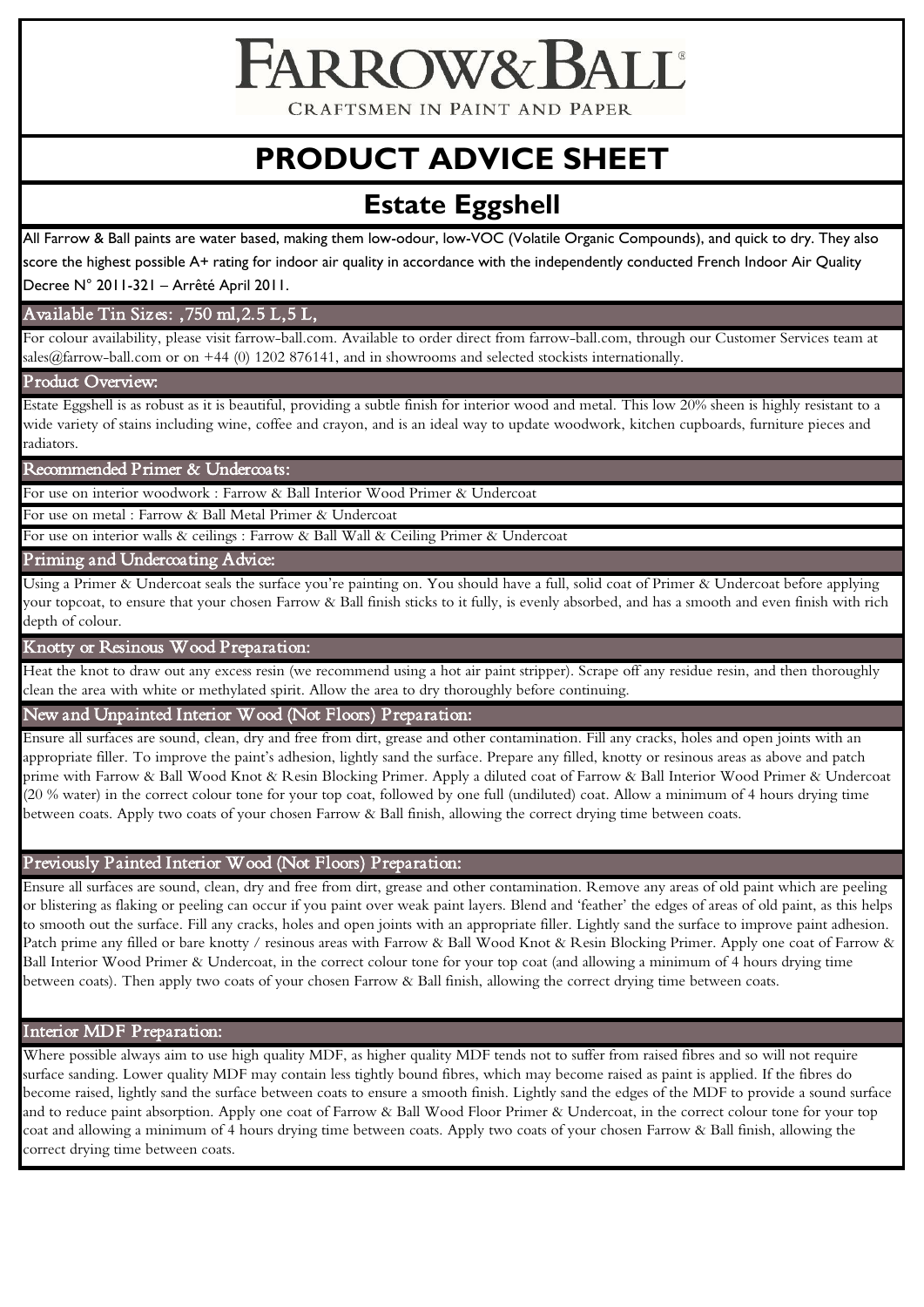#### Waxed or Highly Polished Surface Preparation:

If you are painting onto previously waxed or highly polished surfaces, you will need to remove the existing coating of treatment by sanding back prior to painting. We recommend testing a small area as Farrow & Ball paints may not be compatible with some waxes and polishes.

#### Ferrous Metal Preparation:

Thoroughly clean and degrease new and previously painted metal surfaces. Remove any weak paint and rust back to bare metal. Apply two coats of Farrow & Ball Metal Primer & Undercoat, in the correct colour tone for your top coat, and allow a minimum of 4 hours drying time between coats. Apply two coats of your chosen Farrow & Ball finish, allowing the correct drying time between coats. Cast Iron: We recommend that a specialist primer is applied to Cast Iron surfaces prior to painting as water-based primers may lead to flash rusting.

#### Non Ferrous Metal Preparation:

Thoroughly clean and degrease new and previously painted metal surfaces. Remove any weak paint and lightly sand surface to improve adhesion of your primer & undercoat. Apply two coats of Farrow & Ball Metal Primer & Undercoat, in the correct colour tone for your top coat, and allow a minimum of 4 hours drying time. Apply two coats of your chosen Farrow & Ball finish, allowing the correct drying time between coats.

#### Galvanised Metal Preparation:

Treat all surfaces with an Etch Primer or Mordant Solution, ensuring any excess product is removed before you begin painting. Apply two coats of Farrow & Ball Metal Primer & Undercoat, in the correct colour tone for your top coat, and allow a minimum of 4 hours drying time. Apply two coats of your chosen Farrow & Ball finish, allowing the correct drying time between coats.

# Radiator Preparation:

This product is suitable for painting conventional hot water filled radiators where the surface temperature does not exceed 60° C. We do not recommend using this product to paint steam filled radiators which operate at a much higher temperature. Ensure the radiator is turned off and has cooled before you begin painting it. Thoroughly clean and degrease new or previously painted radiator surfaces. Remove any weak paint and rust back to the original surface. Apply two coats of Farrow & Ball Metal Primer & Undercoat, in the correct colour tone for your top coat and allowing a minimum of 4 hours drying time between coats. Apply two coats of your chosen Farrow & Ball finish, allowing the correct drying time between coats. Cast Iron Radiators: We recommend that a specialist primer is applied to Cast Iron surfaces prior to painting as water-based primers may lead to flash rusting.

# New or Unpainted Plaster/Dry Lined Surfaces (Modern Construction) Preparation:

If your plaster is new non powdery and sound you can simply apply a diluted coat of your chosen Farrow & Ball colour. Please note: British Standard 6150:2006 recommends a typical drying time for new plaster of 7 days for every 5mm thickness.

# Suggested Maximum Dilution Rates:

 porosity of the surface. We recommend you test the level of dilution on a patch to determine the level of dilution required. Dilute the top Bare dry skim plaster/dry lined walls, bare dry plaster board, patch filled plaster = up to 20% water. NB: The dilution rate will depend on the coat (of your chosen colour) with water and apply as a "mist" coat. Please note: When porous plasters are not sufficiently prepared, difficulties in application, variation in sheen or uneven colour may occur.

#### Previously Painted Walls Preparation:

Apply one coat of Farrow & Ball Wall & Ceiling Primer & Undercoat, in the correct colour tone for your top coat (and allowing a minimum of 4 hours drying time between coats). Then follow with two coats of your chosen colour to promote adhesion and full colour depth.

# Painting Lining Wallpaper:

will depend on the porosity of the surface. We recommend you test the level of dilution on a patch to determine the level of dilution required. For unpainted Lining Paper apply one coat of diluted Farrow & Ball Wall & Ceiling Primer & Undercoat (maximum 15% water), in the correct colour tone for your top coat (see dilution details below) before applying two full coats of your chosen colour. NB: The dilution rate If you do not want to apply a primer and undercoat, as an alternative, you can dilute the top coat with approximately 10% water and apply as a "mist" coat. Please note: When porous papers are not sufficiently prepared, difficulties in application, variation in sheen or uneven colour may occur.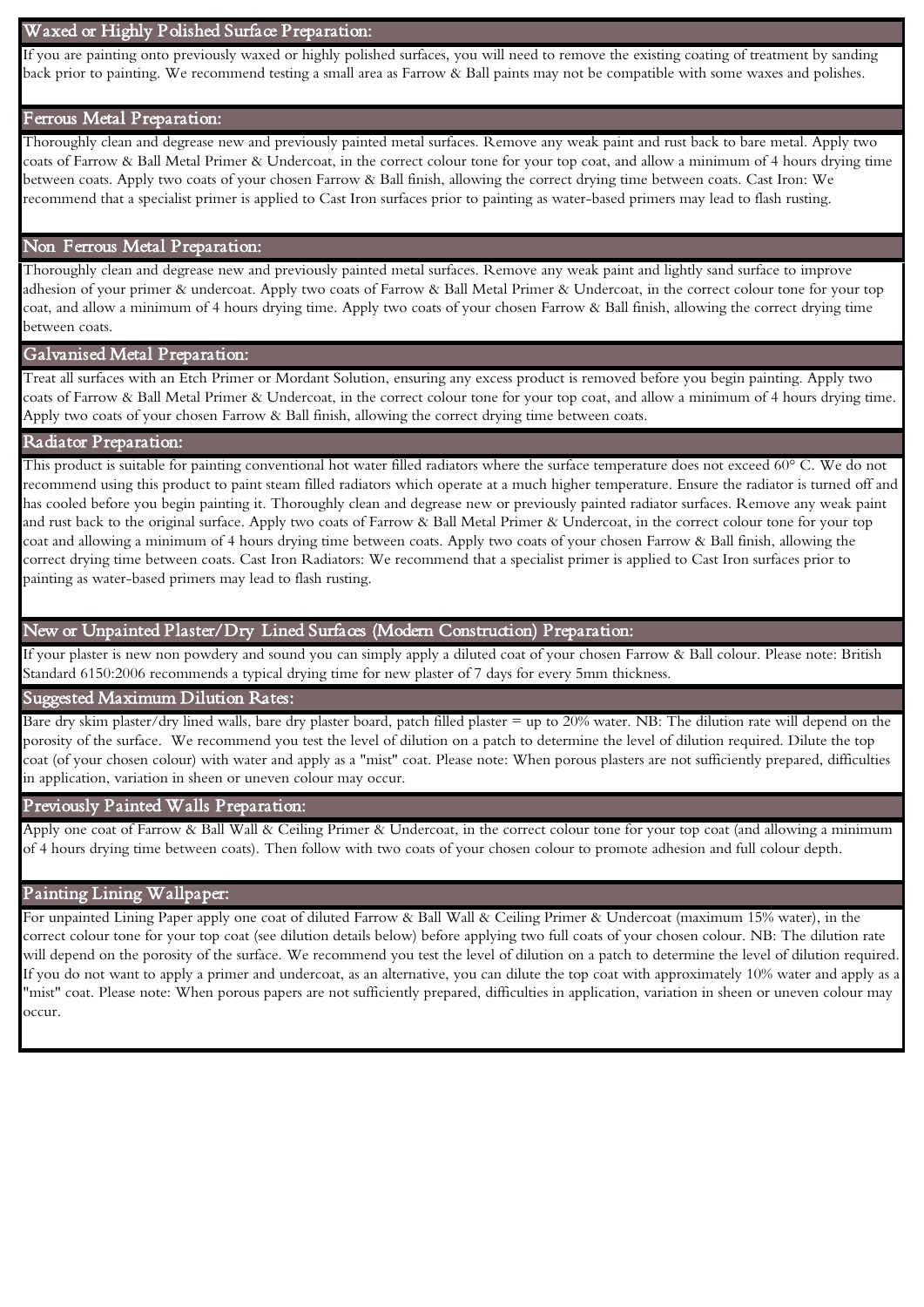#### Using Interior Caulks & Sealants:

Where small gaps and cracks require filling or sealing, best results are achieved with an acrylic based decorators' caulk which is a water-based, flexible filler. Use the minimum of caulk necessary as a smaller bead will dry quicker and will be less prone to cracking. Follow the manufacturer's application instructions and drying times (typically 2 – 3 hours) before applying your chosen Farrow & Ball finish. Estate Eggshell, Full Gloss and Dead Flat – 2 coats may be applied directly (allowing a minimum of 4 hours drying time between coats). Estate Emulsion and Modern Emulsion – Apply an undiluted coat of Wall & Ceiling Primer & Undercoat in the correct colour tone for your top coat (allowing a minimum of 4 hours drying time between coats) followed by 2 coats of your chosen top coat (once again allowing a minimum of 4 hours drying time between coats).

# Painting Over Interior Wall Fillers

For best results always use a filler which has the same porosity and density as the surface which is being repaired. Fillers which have a different porosity or density may lead to visible differences in colour or tone. Follow the filler manufacturer's application instructions and drying times then apply a diluted coat (20 – 25%) of Farrow & Ball Wall & Ceiling Primer & Undercoat in the correct colour tone for your top coat (and allowing a minimum of 4 hours drying time between coats). Then follow with two coats of your chosen colour to promote adhesion and full colour depth. This product may not be compatible with highly alkaline/cement-based fillers. Please note that this product may not be compatible with sand-based filler. Wherever possible, we recommend using an alternative type of filler. However, if no alternative is available, ensure the filler is adequately sanded and free of all dust and contaminants before proceeding with the steps outlined above.

# Painting Over Interior Wood Fillers:

Follow the filler manufacturer's application instructions and drying times and patch prime with Farrow & Ball Wood Knot & Resin Blocking Primer. Apply a coat of Farrow & Ball Interior Wood Primer & Undercoat in the correct colour tone for your top coat. Allow a minimum of 4 hours drying time between coats. Apply two coats of your chosen Farrow & Ball finish, allowing the correct drying time between coats.

#### Masking:

Masking tapes are available in a range of tack levels. Always use a quality masking tape which is appropriate to the decorating project. Some masking tapes incorporate proprietary paint locking technology which can give a superior result.

# Difficult Surfaces (e.g. Melamine, PVC, ABS, Wall Tiles, Laminates etc.):

Difficult surfaces such as melamine, PVC, ABS, wall tiles and laminates will require careful preparation prior to painting. The surface may need to be degreased with a proprietary cleaner, lightly abraded to achieve a physical key and thoroughly cleaned prior to any coating being applied. Best results will then be achieved by applying a specialist adhesion primer following the manufacturer's instructions prior to applying your chosen Farrow & Ball finish.

# Cleaning Surfaces Prior to Painting:

Before painting, all surfaces must be clean and dry. For most surfaces we would recommend using a dilute Sugar Soap solution following the manufacturer's instructions. We do not recommend using solvent-based cleaning products as these may widely disperse the residue making water-based product application difficult.

# How to Apply Paint to Trim by Brush:

Stir thoroughly before use. By 'trim' we mean: skirting boards, picture rails, dado rails, doors, door frames and architraves, interior window sills and window frames (providing they aren't plastic). Farrow & Ball paints are water borne, and unlike solvent borne paints, water borne paint is more resistant to sagging and you will achieve the best finish by painting a thicker coat. For best results use a quality fine-tipped synthetic bristled paint brush (e.g. Farrow & Ball Paint Brush). Load the brush well and apply a generous first coat. Brushing first in a vertical direction then in a horizontal direction until an even coating has been applied. Finish by 'laying off' the paint in one direction using light pressure, with the brush held at an angle of approximately 30°. Do not "overwork" the paint or attempt to brush it out in thin even coats as you would a traditional solvent borne paint as this may create excess brush marks. Allow to dry completely (for a minimum of 4 hours) before applying a second coat following the same technique as before.

# How to Apply Paint to Trim by Roller:

Stir thoroughly before use. By 'trim' we mean: skirting boards, picture rails, dado rails, doors, door frames and architraves, interior window sills and window frames (providing they aren't plastic). This paint finish can also be applied using a Medium Pile Woven Polyester Roller. This will provide a good finish with minimal stippling and is a quick method of application. However, where an optimum finish is required, we would recommend brush application using a Farrow & Ball fine-tipped, synthetic bristled brush.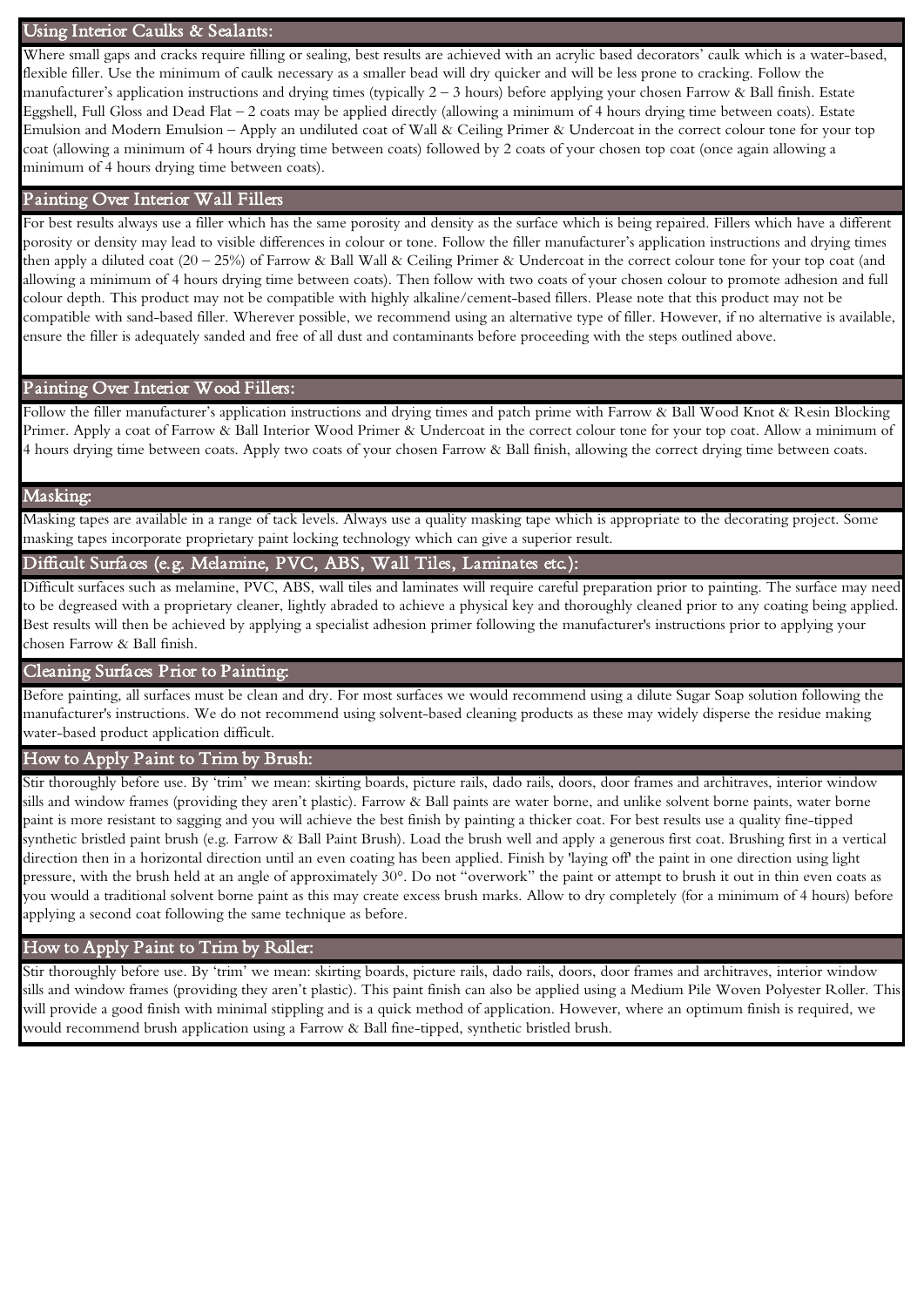#### How to Apply Paint to Walls by Brush:

Stir thoroughly before use. Ensure all surfaces are sound, clean, dry and free from dirt, grease and other contamination. Please note that flaking or peeling may occur if you paint over weak paint layers - to avoid this sand back any previous weak paint layers before you start painting. Where required apply Farrow & Ball Wall & Ceiling Primer & Undercoat to improve paint adhesion and promote depth of colour. Using a fine-tipped synthetic bristled brush, apply the paint in a vertical direction then spread the paint out evenly in a horizontal direction. On application of the final coat lay off the paint in a single direction to ensure that any brush marks and brush patterning effects (sometimes visible in certain lighting conditions) are minimised.

# How to Apply Paint to Walls by Roller:

Stir thoroughly before use. Using a medium pile woven polyester roller, apply the paint in diagonal strokes to create either an 'M', 'W' or 'V' shape. Fill in and over the shape you have just painted to spread the paint evenly. Repeat this process, working in small sections. Always work from dry to wet areas, maintaining a wet edge to minimise roller marks. On application of the final coat lay off the paint in a single direction to ensure that any roller patterning effects (sometimes visible in certain lighting conditions) are minimised.

# Preparation for Spraying:

When spraying Farrow & Ball paints onto any given surface, it is important to remember that the resulting finish will only be as good as the surface you are applying it to. Most surfaces will need to be clean and degreased, prepared by surface filling, sanding and then suitably primed/undercoated. Flatting with finishing papers in between coats as required, to achieve a smooth flat surface before spraying your chosen Farrow & Ball finish. This process may need to be repeated several times to obtain a satisfactory surface, which is suitable for the type of finish that is desired.

# Spray Settings:

Warning! Hazardous respirable droplets may be formed when sprayed. Do not breathe spray or mist. Airless Spraying – Best results can be achieved with a typical set up of a 410 nozzle tip and 180 bar air injection pressure. Note that these are typical settings for most airless spray systems and some adjustment of the air pressure in relation to the nozzle tip will be required depending on the make and model of airless spray apparatus used. HVLP Spraying – Depending on the apparatus used, the paint may need to be diluted with water by up to 30%. Experiment with air control valve, material flow adjustment, fan size and spray pattern settings on a piece of cardboard or an inconspicuous area until a satisfactory finish is achieved. Apply several thin coats, allowing each coat to dry fully before applying the next one.

#### Advice for Repairing Damage and Touching In:

If your paintwork becomes damaged or marked you may need to repaint. To achieve the best results we recommend applying a single coat of paint over the entire wall or walls that have the damage, using the same batch of paint you originally carried the work out with. This best practice will avoid any noticeable variation in colour or finish. If you do chose to touch-in to repair damage, the following recommendations will help you achieve the optimum finish.

1. Always aim to use the same batch of paint. If you use a different batch, although we control colour to tight specifications, you may observe slight colour and sheen variations. If you are unable to use the same batch of paint we recommend that you apply a single coat of a different paint batch to an entire wall as any slight variations will be much less noticeable when observing from wall to wall.

2. Always use the same preparation techniques when you make any repairs as you used when you originally painted the wall. It may not always be possible to achieve a perfectly consistent finish – if for example you have used filler which has a different texture and absorbency to the rest of the wall, this may cause a slightly patchy finish.

3. Always use the same application tool and method as when you originally painted this wall. Ensure that the edges of the touched in paint are blended in "feathered" to make the transition between old and new paint areas less noticeable.

4. Over time the colour of the paint, whether on the wall or in the tin, may slightly alter. Therefore the newer the paintwork is, the better the finish you will achieve by touching-in.

Please note that when touching in the darker the colour and higher the sheen the more difficult it will be to achieve a uniform finish compared to lighter coloured, lower sheen paints.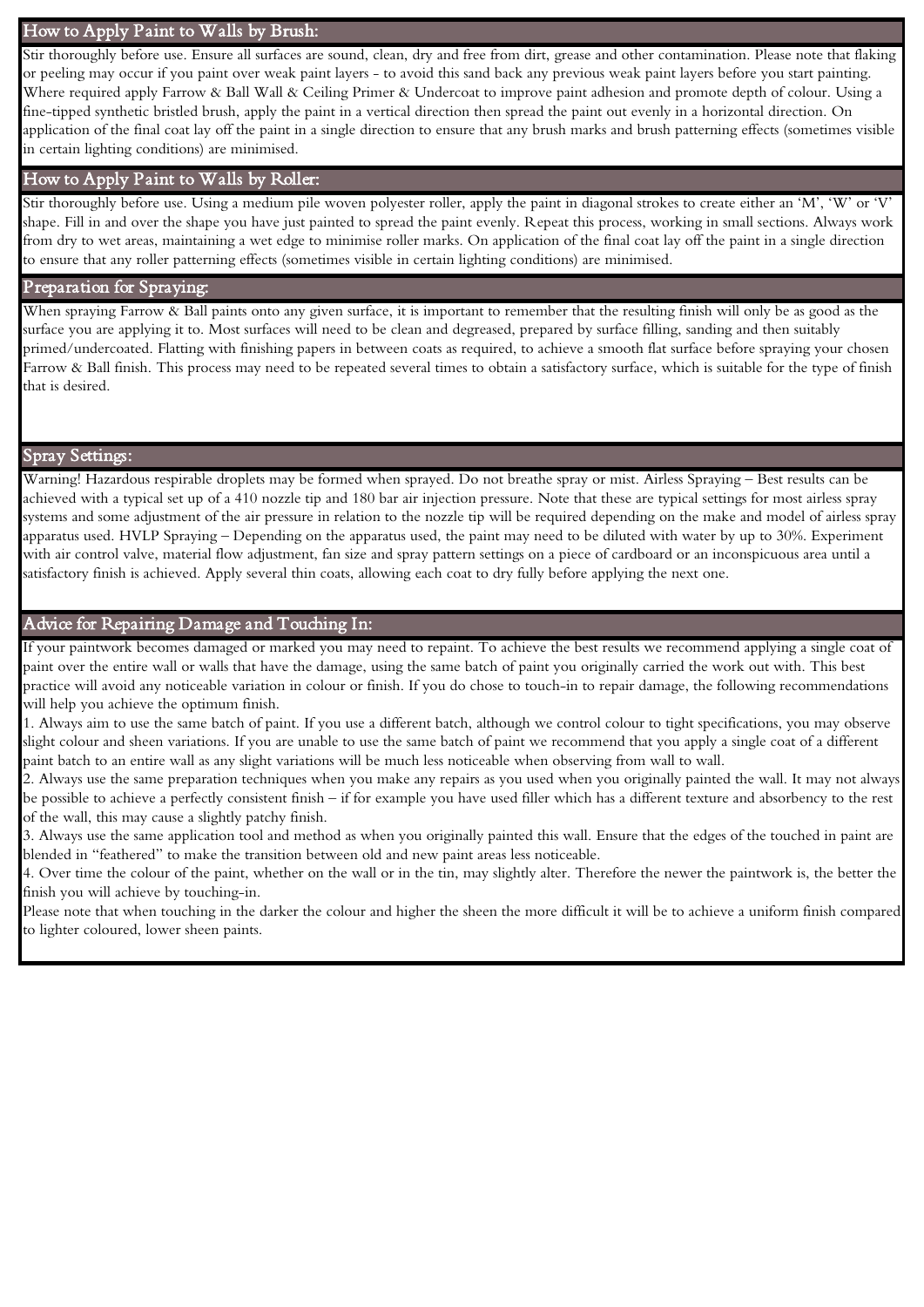#### Painting Interior Brickwork:

Interior brickwork must be completely dry and free of damp before painting. Interior brickwork which is powdery, flaky or unstable should first be patch primed using one coat of Farrow & Ball Masonry & Plaster Stabilising Primer. The following Farrow & Ball finishes may be applied to interior brickwork: For Full Gloss, Estate Eggshell and Exterior Eggshell - Apply an undiluted coat of Farrow & Ball Interior Wood Primer & Undercoat in the correct colour tone for your top coat (and allowing a minimum of 4 hours drying time between coats) followed by 2 coats of your chosen top coat (once again allowing a minimum of 4 hours drying time between coats). For Exterior Masonry – apply 2 coats directly, allowing a minimum of 5 hours drying time between coats. Do not use Farrow & Ball Masonry & Plaster Stabilising Primer as a general primer on sound brick surfaces.

#### Other Product Applications:

If you wish to use Farrow & Ball products for any applications which are not featured here, please contact Customer Services for advice on +44 (0) 1202 876141 or email customer.services@farrow-ball.com. Please note that calls may be recorded for training purposes.

#### Application Information:

Do not paint in temperatures below 10°C or in excessive heat above 30°C.

Coverage Rate (m2/l per coat): : Up to 12

Drying Time: : Dry in 2 hours.

Typical Recoat Time: : Recoat after 4 hours

 Curing Time: : Please note that some darker paint colours will take up to 14 days to achieve full hardness, strength and durability. Sheen Level: : 20%

Recommended Number of Coats: : 2\*

\*Darker/stronger colours may require additional coats. Please note: The drying and Recoat times provided are based on applying paint in normal conditions - drying times may be longer in cooler and/or higher humidity environments. Darker colours may take longer to dry. Allow a minimum of 14 days before applying over solvent based coatings.

Density: : 1.2 - 1.4 g/cc

Wet Film Thickness: : 80 - 120 µm

Application Humidity: : < 80 % RH

Wet Abrasion Class: : 1 : Plaster Walls & Ceilings =  $< 0.5 %$  : Interior Brick =  $< 1 \%$ 

Substrate Moisture Content: : Interior Wood = < 15 %

# - Liquid water permeability according to DIN EN 1062 3 (w24 [kg/m2**√**24h]):

0.02 (Class III, limit <0.1). This is the volume of water absorbed into a 1m2 area through the paint surface within a 24 hour period. The lower the w24 value, the more waterproof the paint film. Paint water absorption is class rated, from Class I to Class III. Class III in this instance denotes the highest waterproof rating. We are pleased to confirm that Farrow & Ball Estate Eggshell is rated - Class III (Low).

#### Colour Accuracy:

Check for colour accuracy prior to use as Farrow & Ball will not be liable for decorating costs caused as a result of an incorrect colour being applied. When more than one tin of the same colour is to be used ensure that batch numbers are identical or intermix before use. Stir thoroughly before use. Please note that different application tools (e.g. brush, roller, spray) may give a slight visual difference in the final colour.

#### Water Contact:

To extend the service life of this finish, standing surface water should not be allowed to pool on horizontal surfaces.

#### Cleaning:

Estate Eggshell is washable & wipeable. Wipe gently with a soft damp cloth or sponge. Some cleaning solutions may mark the surface. Test on an inconspicuous area before use. Do not use bleach-based cleaning products.

#### Cleaning Surface Stains:

Although this Farrow & Ball finish is stain resistant, any long term visible effects can be minimised by following these recommendations: 1. Always try to remove the stain as soon as possible. The longer the stain remains on the surface the more likely it is to permeate into the surface. 2. Absorb as much of the stain as possible using a clean, absorbent tissue or cloth. 3. Clean gently with warm soapy water and a strong cloth keeping the area you work over to a minimum. 4. More stubborn stains may require treatment with Decorator's cleaning wipes or cleaning spray. Always follow the manufacturer's instructions.

# Clean Up:

Remove as much product as possible from brushes or rollers. Clean brushes / rollers with warm soapy water.

# Storage Advice:

This product is water based and should be protected from frost and extreme temperatures. We recommend using within 6 months of purchase and are unable to accept responsibility for the deterioration of contents or packaging after this date. This product contains preservatives to protect from spoilage under normal conditions. To minimise contamination and provide maximum shelf life we recommend that the product is decanted into a clean paint kettle before use and all tools are thoroughly cleaned before and after each use. Repeated opening and use can increase the risk of microbial contamination; therefore we recommend keeping this to a minimum to maximise the shelf life of the product.